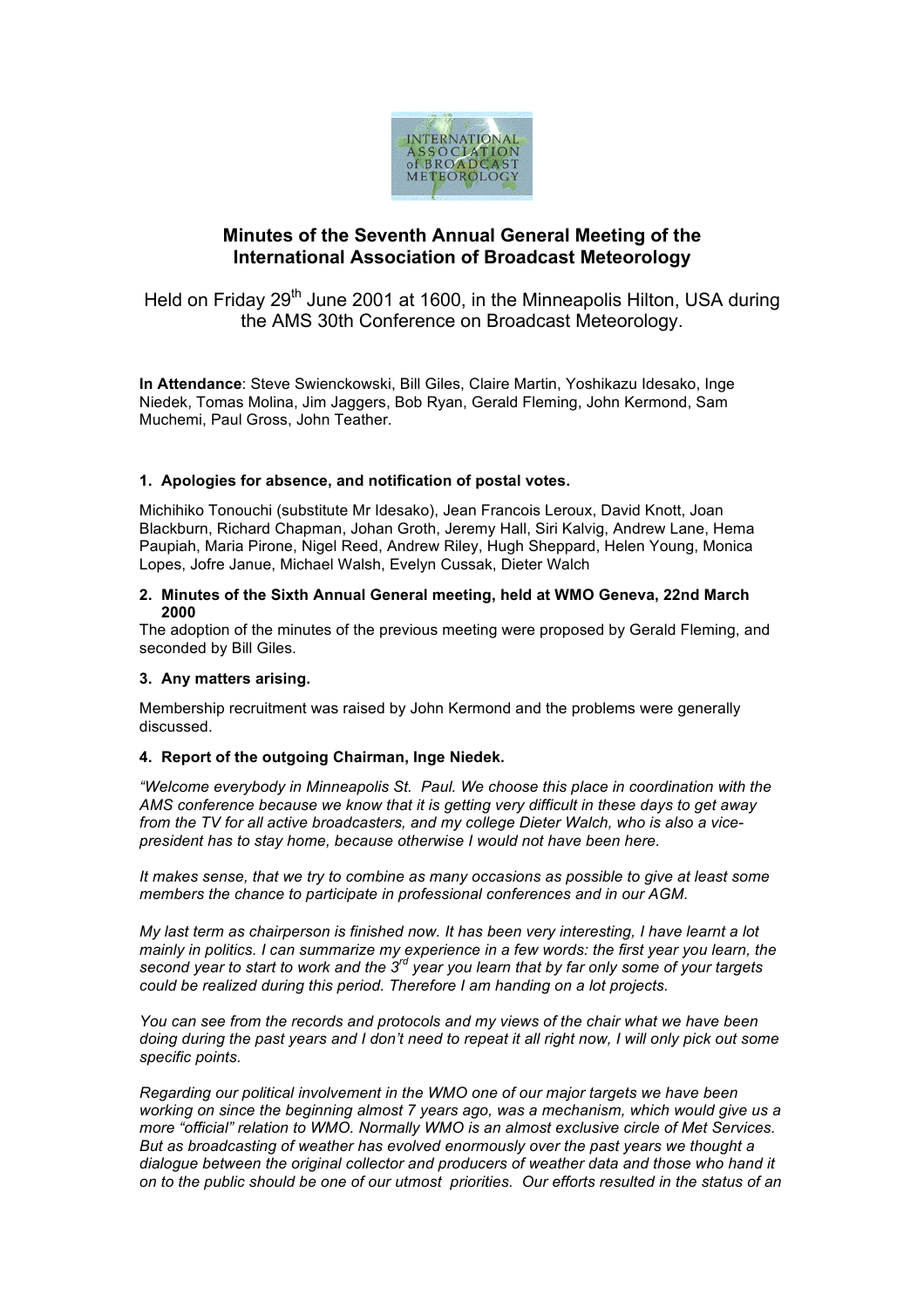*"observing party" at WMO, which allows us to participate in all official WMO assemblies, to get more involved in WMO matters, and to get a deeper understanding of the important World Organization.* 

*Very soon we learned about our limitations which are simply determined by manpower, time and money. We realized that it is impossible to fully take this chance, because somebody would have to spend weeks in Geneva. But I think we have reached a good solution in trying to find out about the agenda and participate when broadcast relevant issues are on the agenda.*

*The second point we learned is that it is very difficult to start a real dialogue with WMO concerning relevant issues as referring to the broadcasters and the media. There is basically no discussion forum to really discuss these issues, but we can place statements in the official assemblies and hope that they find their counterpart for attention. Also we have to consider that the democratic nature of WMO causes long decision-finding processes. But despite all limitations we have appreciated the current solution and any dialogue very much. We managed together with WMO to organize a scientific Media Conference last year in Geneva, which had been quite successful and made us think of an "International" Broadcast Conference together with AMS and WMO in Geneva, because weather is a worldwide process and not a national one.*

*It took us about half a year to a Letter of Intend processed through WMO and finally it was too late to organize an international conference for 2002. But we are quite confident that it will take place within the next years.*

*Yesterday we had a meeting with AMS (Board of the Broadcast Conference in under the current Board Chair Mike McLelan, in attendance of the president of AMS, Bob Serafin, the meetings director, Yale Schiffman, other AMS-staff, Haleh Kootval, Chief, Public Weather and Operational Information from WMO, IABM current chair Inge Niedek, designated new chair Gerald Fleming IABM and other IABM members.*

*The participants of the meeting mutually agreed to hold an International Broadcast in 2004 in Geneva, considering besides others the two major arguments – namely:*

- *1. to find profound reasons in order to gain acceptance for such an event from the TVmanagement of weather broadcasters*
- *2. no higher expenses compared to those in the US for such an event.*

*This decision was of course a preliminary meeting decision and will have to be communicated and examined by the Board of Directors of AMS, and then presented and examined by WMO. After that we will have a joint meeting of all participating parties in Geneva.*

*Now I switch over to another theme which kept us occupied during all years of IABM existence – "data-policy" of the Met Services in Europe.*

*There has been formed an interest group of European Met Services "ECOMET" who worked out a concept on data-policy which we think is not suitable for weather-broadcasters. Over the years we tried to get a chance to discuss this issue with a group representing ECOMET, but there has not been any relevant body to speak to. The UK Met Office is the first institution (also a corporate member of IABM) which promised to help and organize a meeting with relevant people.*

*Before I finish my speech just a few comments on some future or ongoing projects.*

- *1. One issue or outcome from the committee meeting was passing on our knowledge and experience in weather broadcasting through training (concept will be worked out).*
- *2. Work out a certification concept which could go along with the efforts of the National Met Services in this respect and should be accepted by WMO*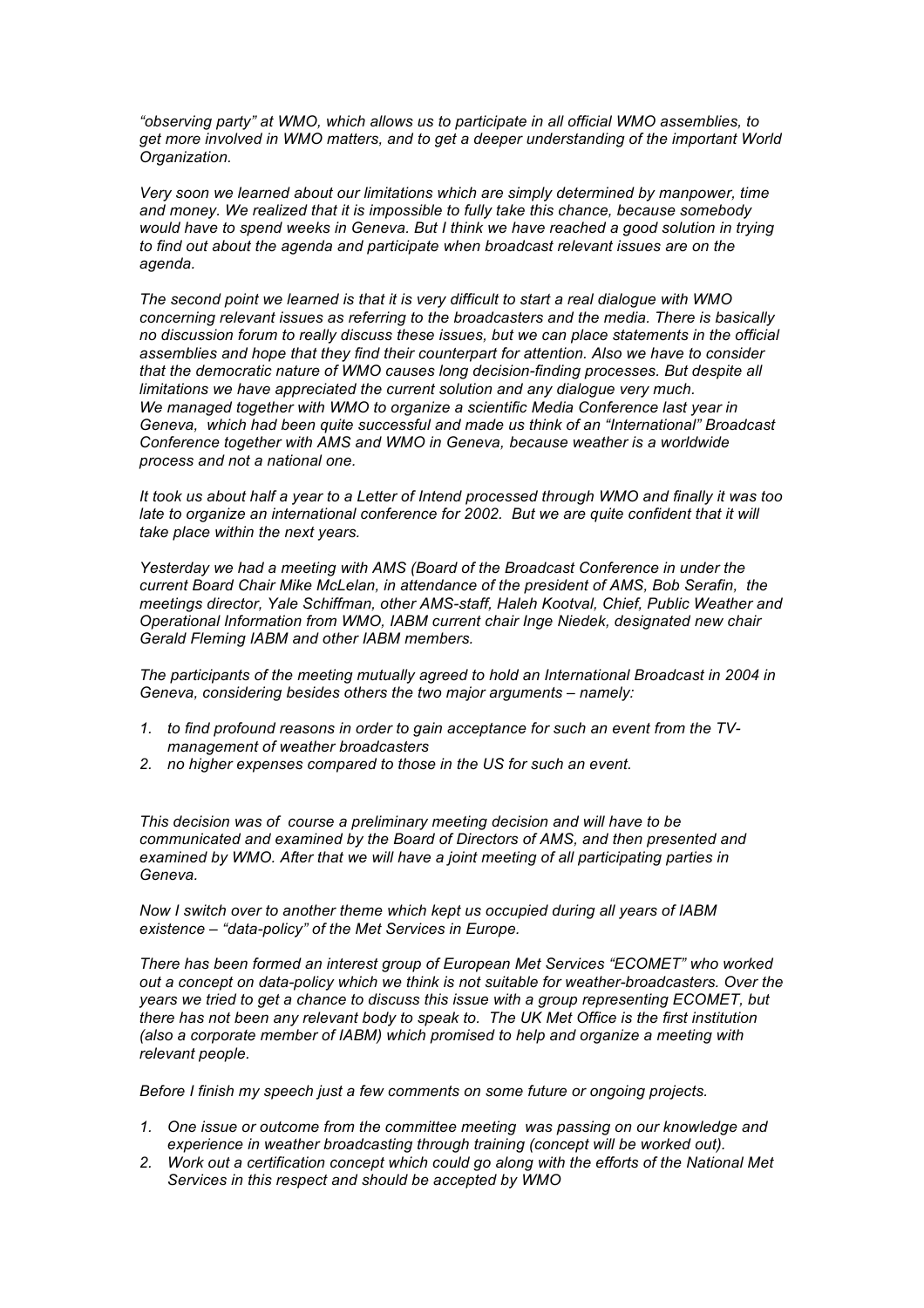*3. Return to the newspaper "on paper"*

*Summing up I can say – most of the work has been done in close cooperation with the committee, it always was a joint effort and I want to express my warmest thanks to all committee members for their cooperation."*

Bill Giles proposed a vote of thanks to Inge for all her hard work and members warmy applauded her.

Following on from the report on the meeting to discuss the AMS/IABM meeting, Bob Ryan proposed sending an open letter by email to USA News Directors explaining the purpose and costs of the 2004 Conference in Geneva. Radio & Television News Directors Association (RTNDA) would be a suitable organisation at which to promote the idea of the Conference. Attendance at the annual meeting of the RTNDA would be a suitable venue at which to propose the 2004 Conference and convince stations of the value of sending their broadcast meteorologists..

## **5. Report of the outgoing Honorary Secretary, John Teather.**

John Teather reported that the IABM Committee were only able to meet three times in the year on 20/6/00, 4/12/00 and 26/6/01. It is a reflection of the problems of running an international association. He reiterated the progress that the IABM had been able to make as observers at WMO. In particular attendance at two meeting of the Executive Council had produced results as the members of WMO are slowly recognising the importance of the broadcast profession and the need for NMSs to work with us. New training initiatives have been discussed with WMO to ensure that one of the primary purposes of the IABM can be realised. This includes working on proposals for an internationally recognised 'seal'. Email had been used with increasing effect during the past year as a means of commuincating regularly with members. Finally he reported that the committee had agreed that new members from countries listed as 'developing' by WMO would be offered free membership.

There was a general discussion on training issues in particular in developing countries and how the IABM can support and encourage these initiatives.

## **6. Report of the outgoing Treasurer, Gerald Fleming.**

# **Income / Expenditure for 2000 (In U.S. Dollars)**

| <b>Carried Forward from 1999</b>       |             |      | 1,315  |        |
|----------------------------------------|-------------|------|--------|--------|
| <b>Income</b>                          |             |      |        |        |
| WMO 50 / Subvention<br>Interest earned | 9273<br>106 |      |        |        |
| Corporate Subscriptions (6 x \$500)    | 3000        |      |        |        |
| <b>Individual Subscriptions</b>        | 5305        |      | 17,684 | 18,999 |
| <b>Expenditure</b>                     |             |      |        |        |
| <b>IABM News</b>                       |             |      |        |        |
| Editorial                              | 979         |      |        |        |
| Printing                               | 224         |      |        |        |
| Mailing                                | 320         | 1523 |        |        |
| Website                                |             |      |        |        |
| <b>Registration Fees</b>               | 712         |      |        |        |
| Webmaster / 12 Months                  | 1999        | 2711 |        |        |
| <b>WMO 50</b>                          |             | 2210 |        |        |
| Executive Council, June 2000           |             | 1931 |        |        |
| Committee Meeting, December 2000       |             | 720  |        |        |